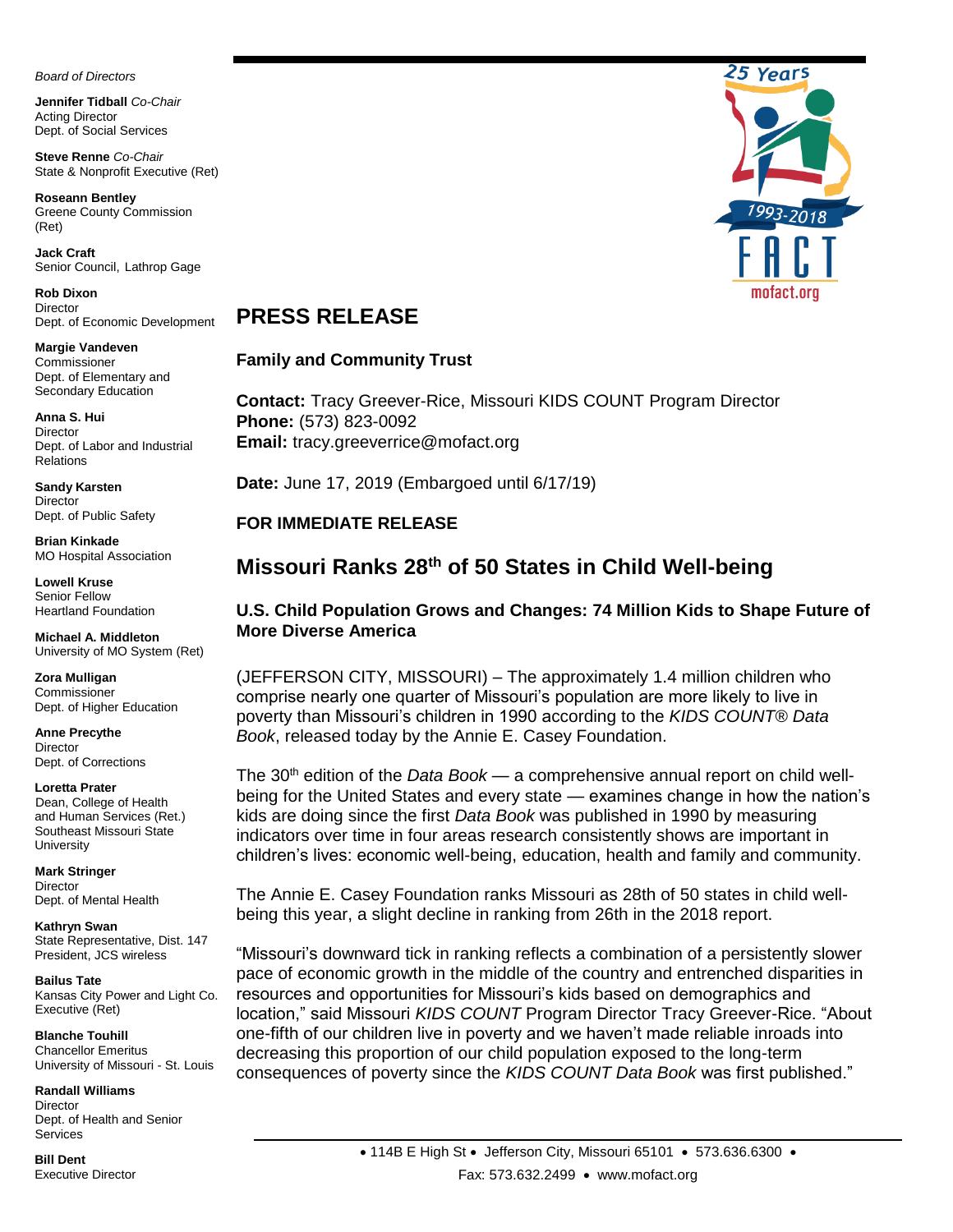

In 1990, 17 percent of Missouri's children lived in households with incomes below the federal poverty line, and in 2017, 19 percent of Missouri's children lived in poverty. While many of Missouri's indicators have remained stable or improved between the 2018 and 2019 *KIDS COUNT® Data Book*, small percentage increases in teens not in school or working and not graduating on time, as well as an increase of children in single-parent households, children without health insurance and in children whose parents lack secure employment are predictors of future economic instability when these kids become adults.

While Missouri's ranking on the health domain improved from 33rd to 32nd place from 2018 to 2019, the child and teen death rate continues to rise. In 2017, the rate stood at 36 per 100,000, or 521 deaths, between the ages of 1 and19.

The 2019 *KIDS COUNT Data Book* reports that more than 13 million U.S. children live in poverty, and the nation disparately fails to equip many children with what they need to reach their full potential, especially in communities of color. Obstacles that perpetuate racial disparities can derail African-American, American Indian and Latino kids, undercutting the incredible individual potential of these children. Dismantling these barriers will lead to a brighter future for kids and a stronger America.

The Casey Foundation calls on elected officials and other policymakers to:

- *Count all kids.* Ensure the 2020 census counts all children, especially those under age 5 and from hard-to-count areas.
- *Expand the programs that make and keep kids healthy.* In Missouri, staying committed to ensuring all children have access to high quality, reliable, affordable health care including Medicaid and the Children's Health Insurance Program (CHIP).
- *Provide the resources that are proven to help families lift themselves up economically.* Federal and state earned income tax credits (EITC) and child tax credit programs mean working parents can use more of their take-home pay to meet their children's needs.

"America's children are one-quarter of our population and 100 percent of our future," said Casey Foundation President and CEO Lisa Hamilton. "All of the 74 million kids in our increasingly diverse country have unlimited potential, and we have the data, knowledge and evidence to create the policies that will help them